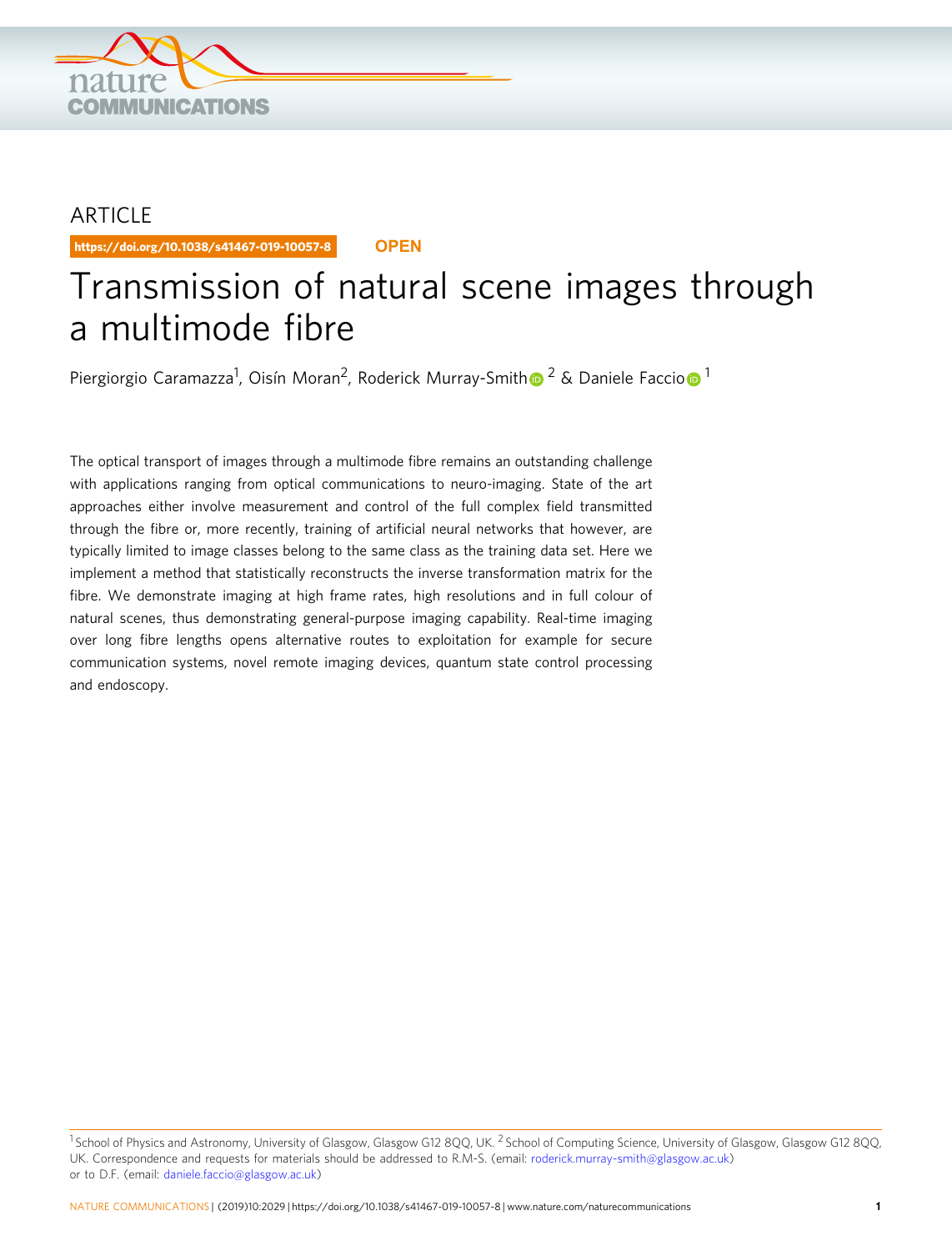<span id="page-1-0"></span>ptical fibres form the backbone of the Internet and are a<br>these fibres are 'single mode', i.e. they can transmit only<br>and these fibres are 'single mode', i.e. they can transmit only<br>and the set of the couple results of the key technology in modern society<sup>1</sup>. The vast majority of one single, roughly Gaussian-shaped beam profile, corresponding to the so-called fundamental mode of the fibre<sup>[2](#page-5-0)</sup>. It is therefore impossible to directly transmit images through an optical fibre: any attempt to do so simply results in transmission of the one single allowed mode and therefore the detection at the output of this (Gaussian-shaped) mode, with all other information of the image completely lost at the fibre input. One possibility to circumvent this limitation is to resort to an array or bundle of single-mode optical fibres, each one transmitting the information of a single pixel in the output image. However, this quickly leads to fibre-bundled cables that are relatively thick and not optimal for applications, such as endoscopic or neurological imaging, where the fibre bundle is inserted inside a body<sup>[3](#page-5-0)</sup>.

Another option is to resort to multimode fibres, i.e. fibres that, due to a larger core diameter, can carry many optical modes that will have more complex shapes than the fundamental mode and may encode image information<sup>4</sup>. For example, a typical 100- $\mu$ m core diameter fibre might carry around 10,000 modes and could in principle transmit an image with roughly the same number of pixels. However, in these fibres, each of these individual modes propagates at a slightly different velocity, thus leading to an amplitude and phase mixing of the image, as this propagates along the fibre<sup>[5](#page-5-0)</sup>. The image at the fibre output therefore appears as a random array of bright and dark spots, referred to as a speckle pattern. This effect cannot be avoided and completely scrambles and destroys the input image. Full a priori knowledge of the input image and fibre details could allow to numerically model the optical propagation $6$ , reconstruct the transmission matrix and then unscramble the output data, but in practice, this can be extremely hard. Methods have been developed that allow to shape the input beam profile, so as to focus the output field into a single spot that can then be scanned<sup> $7-11$  $7-11$ </sup>, with an emphasis on endoscopy $12-15$  $12-15$  $12-15$ . Notwithstanding this notable progress, the development of a viable method that allows to unscramble the speckle patterns and thus retrieve high-resolution, general image information in real time, is an open challenge.

One promising route in this direction is based on the complete characterisation of the optical fibre in the form of a measurement of its transmission matrix<sup>[4,12,14](#page-5-0)</sup>. This matrix connects certain orthogonal modes at the fibre input to the fibre output and can therefore, once known, be used to invert the speckle pattern back into the original image. This approach requires measurements of the full complex (amplitude and phase) profile of a large subset of modes and has been shown to work over fibre lengths of 0.3–1 m.

Other approaches pioneered by Takagi et al.<sup>16</sup>, have recently been proposed, that used artificial neural networks (ANNs) using deep-learning encoders to infer images from the speckle patterns without any need for an a priori mathematical model of the fibre<sup>[17](#page-5-0)-[19](#page-5-0)</sup>. These have used multi-layer convolutional ANNs and have shown that it is possible to reconstruct handwritten digits from the MNIST database<sup>[20](#page-5-0)</sup> that consists of patterns with  $28 \times$ 28-pixel resolution: training of the network and testing of its reconstruction abilities are both performed on digits from the same database. ANNs have also been shown to allow, for example, to focus a beam through a thin scattering medium (as well as through a multimode fibre) in ref. [21](#page-5-0), where both single-layer and multi-layer real-valued neural networks have been implemented. When used for imaging, these approaches are mostly expected to work for classes of objects that belong to the same class used for the training, as explicitly pointed out by Psaltis et al.<sup>17</sup>. First steps towards generic imaging have been made in ref.  $18$ : these approaches present a very promising route forward if the suitability for general-purpose imaging applications can be addressed.

We have developed an approach that allows us to transmit and reconstruct images of natural scenes at high resolution and frame rates. Our method resorts to building an approximate model of the inverse of a complex-valued, intensity transmission matrix of the optical fibre. This approach does not require the use of deep (multi-layer) ANNs and enables the full reconstruction of detailed images. Full colour images and videos can be recorded at 20 fps and could be scaled up to kfps.

#### Results

Experiments. The experimental layout is shown in Fig. 1a. We use an SLM (maximum frame rate of 20 Hz) to impart greyscale (100 greyscale levels) intensity images onto a continuous-wave laser beam (532-nm wavelength). This image is then coupled into a multimode fibre (step index core, core diameter 105 μm, fibre lengths of 1 and 10 m, ~9000 propagating optical modes and image spot size at fibre input is  $\sim$ 2  $\mu$ m) and then coupled out using identical objectives for the fibre input and output (focal length,  $f = 34$  mm, NA = 0.26). The speckle pattern at the fibre output (near field) is imaged onto a CMOS camera at 350 × 350-pixel resolution.

The goal is to transmit 'natural scenes', i.e. photographs of everyday-life scenes. The importance of this choice lies in the significant additional complexity of natural scenes when compared with, e.g. MNIST-database digits or other simple geometric features. As sample images, we use a selection of 50,000 images from the Imagenet database<sup>22</sup>, sized at  $92 \times 92$  pixels, so as to have less pixels than optical fibre modes. These images have been selected randomly from the Imagenet database while looking for almost square images, so as to facilitate projection into the fibre. The output speckle patterns with amplitude distribution,  $x$  (i.e.  $x$  is the square root of the measured speckle intensity patterns), together with the knowledge of the image (intensity distribution, I) that generated each speckle pattern, are used in the algorithm



Fig. 1 Experimental layout. a An SLM combined with a polarising beam splitter (PBS) and a half-wave plate  $(\lambda/2)$  is used to imprint intensity images onto a laser beam that is then coupled into a multimode fibre. The fibre output is collected with a lens and recorded on a CMOS camera. **b** A schematic overview of the computational processing steps of the inversion process: output speckle data, x from a series of images (in our experiments, 50,000 images from the ImageNet database $^{22}$ ) are fully connected to a complex matrix, W which provides an output image  $I = |Wx|^2$ . This image is compared with the actual original image (ground truth) through a cost function: the total cost  $\zeta$  is then back-propagated to W and the process is repeated for a fixed number of loops (epochs), ensuring minimisation of ζ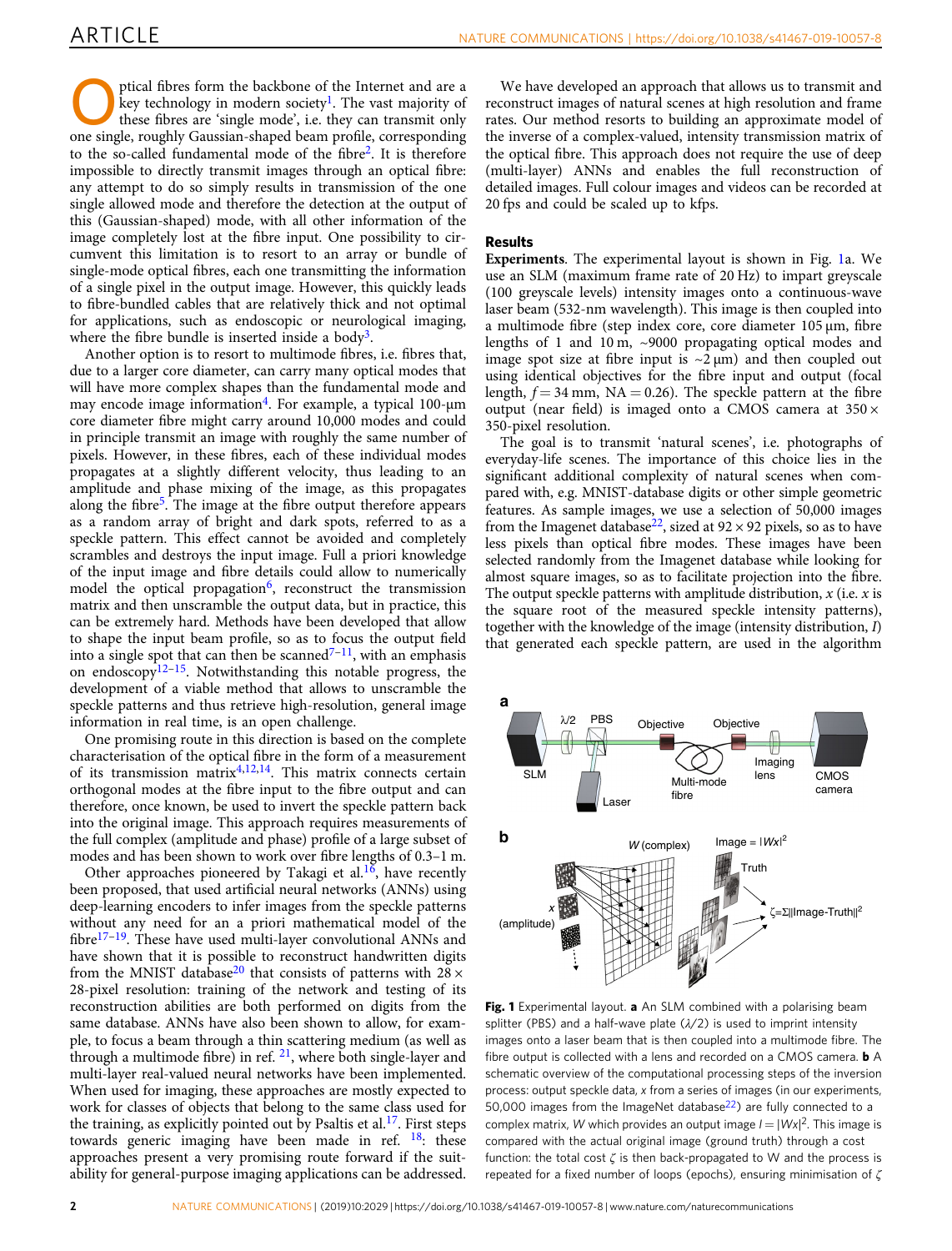described below to approximate the inverse of a complex transmission matrix, W. This matrix is then used to retrieve images that were not part of the sample dataset from intensity measurements of their output speckle patterns,  $I = |Wx|^2$ . Examples are images and videos from the Muybridge collection, such as a running horse, a jumping cat and a flying parrot. We also tested the imaging on videos of a rotating Earth and Jupiter. Both of these are in full colour, obtained by projecting and then recombining the R, G and B channels independently.

Image reconstruction. There are two possible approaches to reconstructing an image from a speckle pattern. The first is to attempt to build a forward model that describes how the images or optical modes propagate down the fibre and then invert this or, the approach followed here, one can try to directly construct an approximation of the inverse model. This is achieved statistically (i.e. by employing data from many images) through a single, fully connected complex-valued transformation matrix.

Complex inversion. A schematic overview of the approach used to reconstruct W is shown in Fig. [1](#page-1-0)b. The full transmission matrix of an optical fibre is complex valued. This motivates the assumption that W is also complex valued, connecting the input and output of the fibre  $I = |Wx|^2 \frac{23-26}{8}$  $I = |Wx|^2 \frac{23-26}{8}$  $I = |Wx|^2 \frac{23-26}{8}$ . This also motivates the idea that a deep-learning ANN approach is not required here. We only measure the intensity of the speckle pattern, from which we take the amplitude  $x$  (square root of the intensity) and therefore represent  $x$  with amplitude only, and zero phase. The values of  $x$ are passed to a fully connected ('dense') complex matrix −equivalent to multiplication by the complex-valued matrix W (arrows in Fig. [1b](#page-1-0)) that shows some of these connections as an example. An image is then obtained as  $I = |Wx|^2$ . We calculate the derivatives  $d\zeta/dw_{ij}$  of the cost function ζ, with respect to the *i*, jth element of W. We then apply a stochastic gradient descent approach to make small changes to W that reduce the cost function, and the process is repeated for a fixed number of loops (epochs), ensuring convergence of  $\zeta$  to a minimum value. The complex-weighted inversion was implemented as a novel layer with Keras<sup>[27](#page-5-0)</sup> and TensorFlow<sup>[28](#page-5-0)</sup> (the code is provided in Supplementary Note 4). The final W, constructed from a database of 50,000 images, can then be used to obtain an estimate of the ground truth image for all future transmitted data corresponding to images not used as part of the training and indeed, even transmitted at a completely different time (e.g. several days) after the training is completed.

Experimental results. In Fig. [2](#page-3-0), we show a first set of results obtained from data transmitted through a 1-m-long fibre (wrapped in a loose coil on the table), by applying the estimated W to a series of videos that do not form part of the ImageNet database and are significantly diverse, in order to demonstrate the robustness of our approach. These videos are taken from the Muybridge recordings from the 1870s that marked the historically important breakthrough of the first ever high-speed photography images. The running horse in Fig. [2a](#page-3-0) is probably the most iconic of the Muybridge videos, but the others, a jumping cat in Fig. [2b](#page-3-0), a flying parrot in Fig. [2c](#page-3-0) and a punching boxer in Fig. [2](#page-3-0)d provide a broad scene variability and all show good image reconstruction over the full greyscale spectrum, as opposed to the binary black/ white MNIST images often used in previous work. We also note that the MNIST database, given the limited set of symbols, will tend to create what is essentially a simple classification system, with a decoder to generate the associated image. True imaging capability should therefore demonstrate functionality beyond this dataset, as shown in Fig. [2](#page-3-0) (see Supplementary Fig. 3 for futher

examples). Under each reconstructed image in Fig. [2](#page-3-0), we also give a quantitative measure of the reconstruction quality based on the 'structural similarity index' (SSIM) and the 'Pearson correlation coefficient' (see Supplementary Note 2). These coefficients measure the similarity between the ground truth and retrieved images with a maximum value of 1 (indicating image identity).

We also observed no degradation in the video quality even when the data were transmitted, recorded and reconstructed more than 48 h after transmission of the original first set of 'training' data had been completed (see Supplementary Note 3), thus indicating robustness to subsequent environmental changes, such as temperature fluctuations (of the order of a few degrees) and vibrations (the setup is not placed on a vibrationisolated table).

In Fig. [3](#page-4-0), we show examples of full colour video transmission of a rotating Jupiter and a rotating Earth. Each individual R, G and B channel was transmitted and reconstructed separately and then recombined. We note that the same matrix W obtained for greyscale images is used for all three R, G, B channels when imaging in full colour mode. Subtle features, such as the Red Spot on Jupiter or slightly lighter areas in the Northern region of Africa (roughly corresponding to the Nile delta region in Egypt), can be observed in the reconstructed images (other examples are shown in Supplementary Fig. 2).

Tests were also performed to investigate the role of the class of images used for retrieving W. The images in Fig. [4](#page-4-0) were downsampled to  $28 \times 28$  pixels in order to simplify the problem and demonstrate that, if desired, one may also reconstruct the inversion matrix W with a completely 'agnostic' approach, i.e. with no prior assumption on the images. This is obtained by using 50,000 completely random greyscale images. As can be seen, this completely agnostic approach is still able to correctly reconstruct the images, although with a clear loss of quality. We noticed a good insensitivity to fibre length (as already pointed out by Psaltis et al. $^{17}$ ) and an improvement of image quality with increasing the number of random images used for the W matrix retrieval, although GPU RAM limitations did not allow us to investigate this further.

We also noted that changing the size of the focused image at the fibre input significantly impacts the final reconstruction. By placing a telescope after the SLM so as to rescale the image at the focusing objective input, we noticed a significant increase of the final image quality with increasing the size at the focusing objective input pupil (corresponding to an increasing effective NA, i.e., to an increasing angular spread at the fibre input). This was also accompanied by a clear decrease in the average speckle spot size at the fibre output, indeed indicating the excitation of higher spatial frequency modes (see Supplementary Note 1 and Supplementary Fig. 1).

A matter of concern in many studies is the robustness to changes in the fibre configuration. A change in the fibre geometry (e.g. by bending the fibre) will lead to a different propagation of the individual modes, which ultimately leads to a different output speckle pattern. Without precise knowledge of how the fibre has been changed, it is not possible therefore to reconstruct the image using the inversion matrix W from a different configuration<sup>[14](#page-5-0)</sup>. A recent solution has been proposed by using specially designed fibres that have a parabolic refractive index profile in the core $29$ . For a long-range transmission system, such a solution might be appropriate under the assumption that a long-haul fibre would remain in a relatively fixed position over time.

In future realisations, we expect that a combination of fibre design, position classification and/or extensive training over fibre configurations, will allow to efficiently remove this last obstacle that for the time being, is beyond the scope of this work that is aimed at demonstrating that high pixel-density, colour images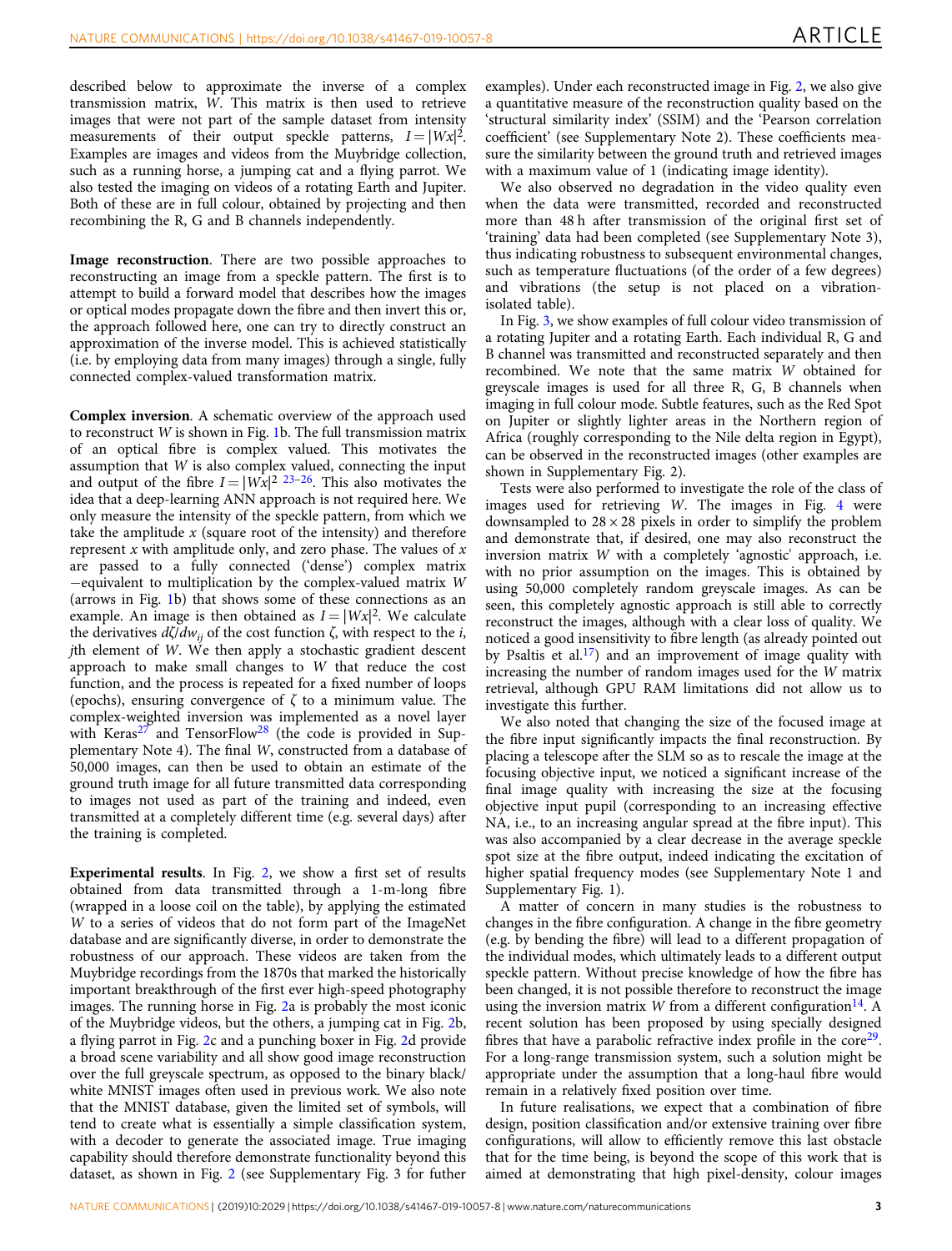<span id="page-3-0"></span>

SSIM=0.33, PCC=0.87

Fig. 2 Reconstruction of Muybridge videos for a 1-m-long fibre. Individual frames of video data taken from the Muybridge collection: a running horse, **b** jumping cat, c flying parrot and d punching boxer. All videos are greyscale, scaled to 92 × 92 pixels and transmitted at four frames per second. The first column shows the original input video. The second column shows the speckle patterns (x) measured at the fibre output. The full videos are available in the supplementary information (Supplementary Movie 1). SSIM and PCC indicate the structural similarity index and Pearson correlation coefficient that quantify the quality of the reconstruction (see Supplementary Note 2)

can be transmitted efficiently through a static fibre and at video frame rates.

#### **Discussion**

Imaging through a single multimode fibre is an outstanding challenge and has so far been limited to relatively low frame rates, small image sizes or short fibre lengths. Imaging of natural scenes increases this challenge further, as it ideally entails video frame rates, colour detail and sufficient image resolution to allow identification of the scene details. The technique developed here is based on a physically informed model of the imaging system that retrieves an approximation to the full transmission matrix. In this sense, our approach sits somewhere between the techniques devised for reconstructing the actual transmission matrix and deep-learning approaches that do not make any explicit assumptions on the system. This allows for efficient video and data transmission through fibres and promises applications beyond endoscopic imaging, such as direct video or multimode data transmission over long fibres for communication systems and fibre sensing by, for example, exploiting the image sensitivity to changes along the fibre length. Moreover, one could also exploit the intrinsic random nature of the multimode coupling and output speckle patterns to securely encode and authenticate data as proposed recently $30,31$  $30,31$  $30,31$ , where the transmission fibre itself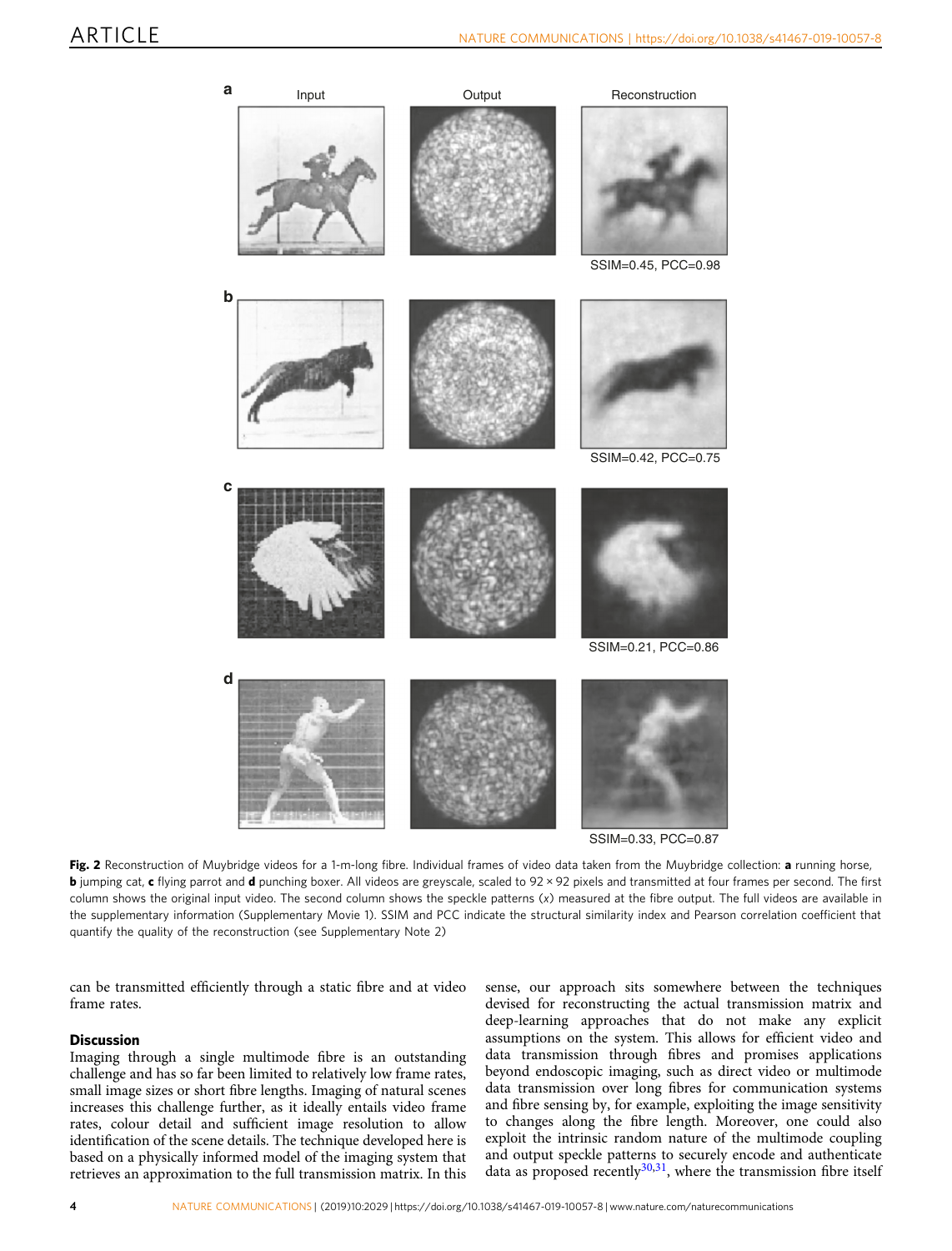<span id="page-4-0"></span>

Fig. 3 Full colour results for a 1-m-long fibre. Individual frames of video data in full colour of a rotating Jupiter (credit: Damian Peach) (a) and Earth (b)



Fig. 4 Image reconstruction of an ostrich taken from the Muybridge collection after transmission through a 1- and 10-m-long fibre. The inversion matrix was constructed using only random greyscale patterns

would play the role of the encoding medium, with possible extensions also to the control of quantum states for quantum sensing and simulation $32$ .

### Data availability

An example of the code is provided along with data for 1 m at [https://doi.org/10.5525/](https://doi.org/10.5525/gla.researchdata.751) [gla.researchdata.751.](https://doi.org/10.5525/gla.researchdata.751)